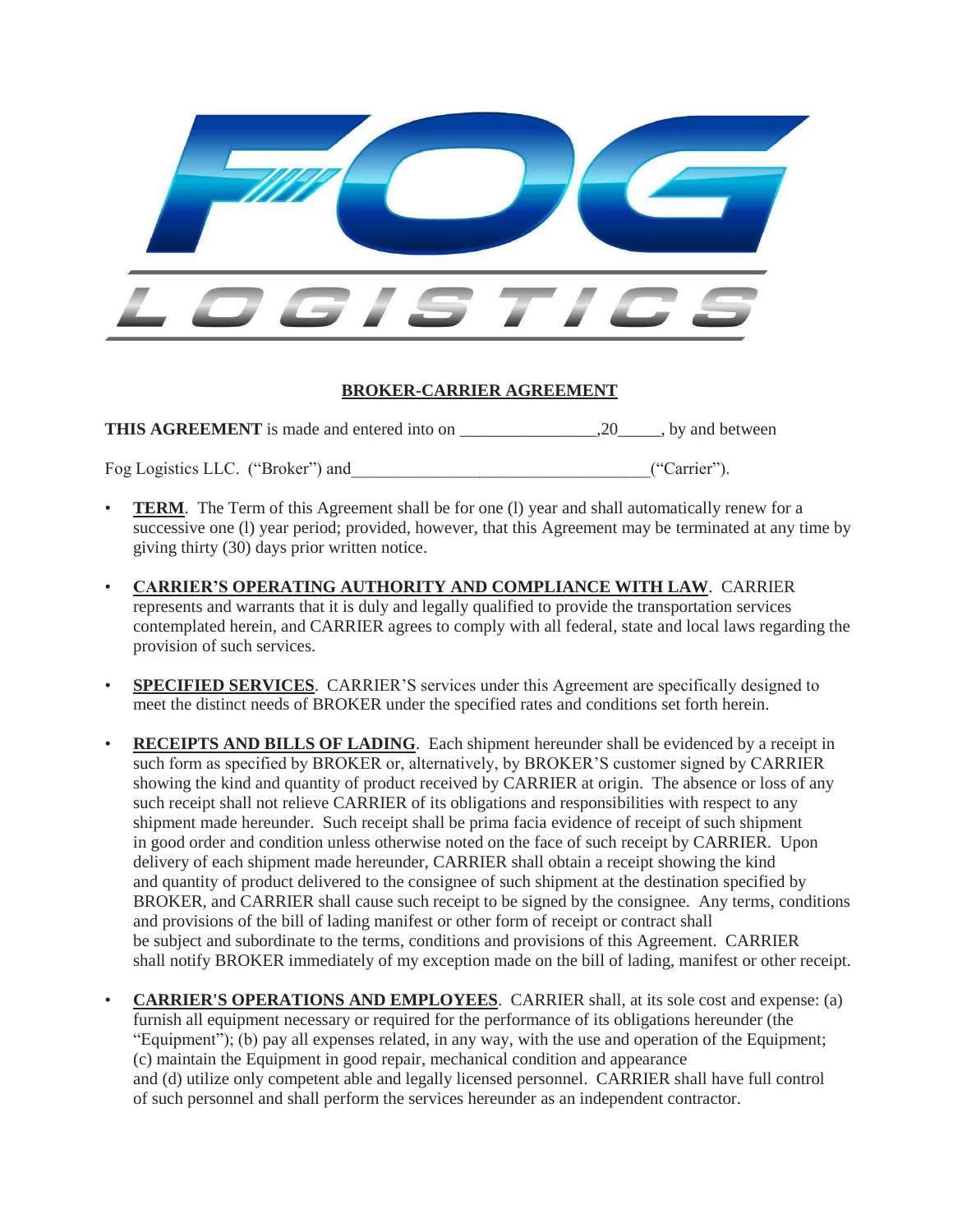- **INDEMNITY**. CARRIER shall defend indemnify, and hold harmless BROKER from and against all loss, damage, expense, cost, including reasonable attorney fees, fines, actions and claims for injury to persons (including death) and for damage to property arising out of or in connection with CARRIER'S failure to comply with the terms of this Agreement or CARRIER'S loading, handling, transportation, unloading or delivery of any shipments made hereunder.
- **INSURANCE**. CARRIER shall procure and maintain, at its sole cost and expense, liability insurance with a reputable and financially responsible insurance carrier insuring CARRIER against liability for personal injury (including death) and property damage in an amount of less than \$1,000,000.00 per occurrence and claims, damage or loss of freight in an amount not less than \$100,000.00 per occurrence and any additional insurance that may be required by applicable law. The cargo coverage will also insure the container or trailer being pulled, which in most instances will be the cargo. Should CARRIER'S cargo insurance not provide coverage for a pulled container or trailer, CARRIER shall procure trailer interchange or similar coverage insuring the container or trailer. Carrier will cause BROKER to be named as an additional insured on such insurance, and shall furnish to BROKER written certificates obtained from the insurance carrier showing that such insurance has procured, is being properly maintained the expiration date, and specifying that written notice of cancellation or modification of the policies shall be given to BROKER at least thirty (30) days prior to such cancellation or modification. Upon request, CARRIER shall provide BROKER with copies of the applicable insurance policies.
- **FREIGHT LOSS, DAMAGE OR DELAY**. Broker shall submit to CARRIER written notice of any cargo claim, including loss or expenses resulting from CARRIER'S delay in providing service, within twelve (12) months of the delivery date of this shipment, or, if no delivery, the date of the occurrence resulting in the claim. The filing, processing and disposition of all cargo claims shall be governed by 49 C.F.R. § 370 et seq. The parties agree that federal common carrier laws of liability (i.e. Carmack Amendment liability) shall apply to all shipments being transported by Carrier under this Agreement. In addition, however, CARRIER shall be liable to BROKER for all economic loss, including consequential damages that are incurred by BROKER or BROKER'S customers for any freight loss, damage or delay claim.
- **HAULING OF CONTAINER OF TRAILER**. In addition to the terms of Paragraphs 7 and 8 above, CARRIER agrees to return any container, chassis or trailer ("Container") hauled and/or pulled in the same good condition as received by CARRIER, reasonable wear and tear accepted, along with any tires and all other related equipment, immediately upon BROKER'S request. In the event the trailer is not in as good as condition as it was when tendered, CARRIER hereby authorizes BROKER to restore the trailer to proper condition and to deduct from CARRIER'S transportation charges the cost for such repairs or reconditioning. In the event CARRIER for any reason fails to comply with this provision, CARRIER agrees to reimburse BROKER for all reasonable expense and costs incurred by BROKER in recovery or repair of the trailer and/or property from CARRIER or its drivers. CARRIER agrees that in the event it is necessary for BROKER to enter upon private property and/or remove private property in order to recover the trailer and/or property, CARRIER does hereby irrevocably grant BROKER or its duly authorized agents, permission to do so and further agrees to save and hold harmless BROKER, or its duly authorized agents, from any form of liability whatsoever in connection with such repossession. CARRIER shall be liable for, and pay, the entire amount for each incident involving direct, indirect and consequential damage, including but not limited to, personal injury and property damage claims, towing charges, replacement costs for a total loss, and reasonable attorney's fees, arising out of, or in connection with CARRIER'S use of trailers tendered by BROKER.
- **WAIVER OF CARRIER'S LIEN**. CARRIER shall not withhold any goods of BROKER'S customer on account of any dispute as to prices or any alleged failure of BROKER to pay charges incurred under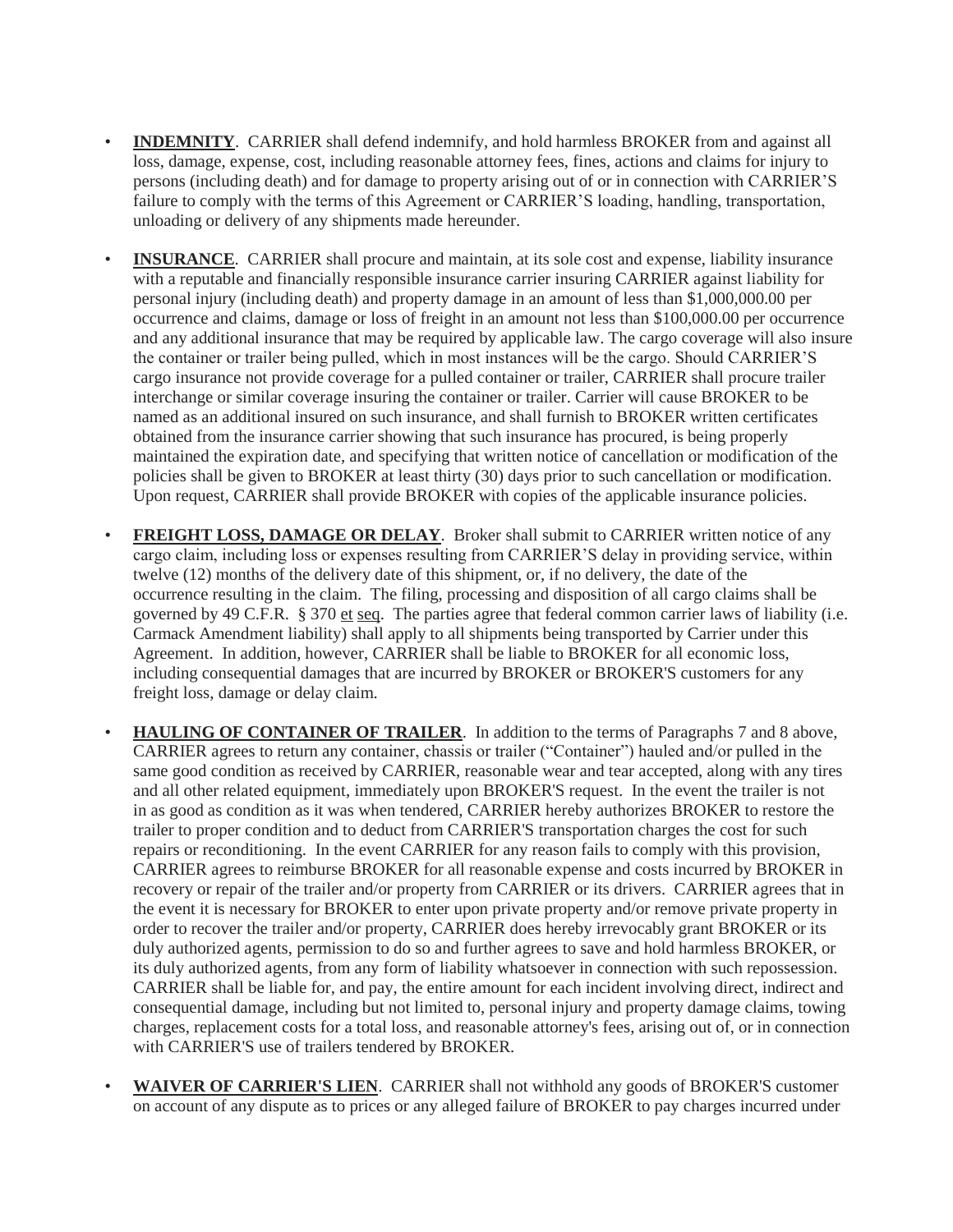this Agreement. CARRIER is relying upon the general credit of BROKER and hereby waives and releases all liens, which CARRIER might otherwise have to any goods of BROKER'S customers in the possession or control of CARRIER.

- **PAYMENTS**. CARRIER will charge and BROKER will pay for transportation services performed under this Agreement the rates and charges as shown on the Schedule of Rates attached as Appendix A and any written supplements or revisions thereto signed and agreed to by CARRIER and BROKER. Payment by BROKER will be made within thirty (30) days of receipt by BROKER or CARRIER'S freight bill, bill of lading, clear delivery receipt, and any other necessary billing documents enabling BROKER to ascertain that service has been provided at the agreed upon charge. In the event service is provided and it is subsequently discovered that there was no applicable rate in the existing Schedule of Rates or supplements, the parties agree that the rate paid by BROKER and collected by CARRIER shall be the agreed upon contract rate. In no event shall BROKER be liable for any transportation charges for which BROKER did not have primary responsibility for payment under the circumstances surrounding the involved shipment. CARRIER agrees that BROKER is solely liable for all freight charges related to the transportation services provided herein, and, as such, CARRIER agrees to refrain from all collection efforts against the shipper, receiver, consignor, consignee or BROKER'S customers. BROKER may deduct from any payment any amount CARRIER in indebted to BROKER, including freight loss, damage and delay claims.
- **CARRIER WILL NOT SOLICIT BROKER'S CUSTOMERS**. CARRIER will not solicit traffic from any shipper, consignor, consignee or customer of BROKER where (1) the availability of such traffic first became known to CARRIER as a result of BROKER'S efforts, or (2) the traffic of the shipper, consignor, consignee or customer of BROKER was first tendered to CARRIER by BROKER. If CARRIER breaches this Agreement and directly or indirectly solicits traffic from customers of BROKER and obtains traffic from such customer during the term of this Agreement or for twelve (12) months thereafter, CARRIER shall be obligated to pay BROKER, for a period of fifteen (15) months thereafter, commission in the amount of twenty percent (20%) of the transportation revenue resulting from traffic transported for such customer, and CARRIER shall provide BROKER with all documentation requested by BROKER to verify such transportation revenue.
- **ASSIGNMENT/MODIFICATION/BENEFIT OF AGREEMENT**. This Agreement may not be assigned or transferred in whole or in part, and supersedes all other agreements and all tariffs, rates, classifications and schedules published, filed or otherwise maintained by CARRIER. This Agreement shall be binding upon and ensure to the benefit of the parties hereto.
- **SEVERABILITY**. In the event that the operation of any portion of this Agreement results in a violation of any law, the parties agree that such portion shall be severable and that the remaining provisions of this Agreement shall continue in full force and effect.
- **WAIVER**. CARRIER and BROKER expressly waiver any and all rights and remedies allowed under 49 U.S.C. § 14101 to the extent that such rights and remedies conflict with this Agreement. Failure of BROKER to insist upon CARRIER'S performance under the Agreement or to exercise any right or privilege, shall not be a waiver to andy BROKER'S rights or privileges herein.
- **DISPUTE RESOLUTION.** All civil actions filed as a result of disputes arising out of this Agreement shall be filed in the court of proper jurisdiction in Cook County, Illinois and the laws of the State of Illinois or applicable federal law shall apply.